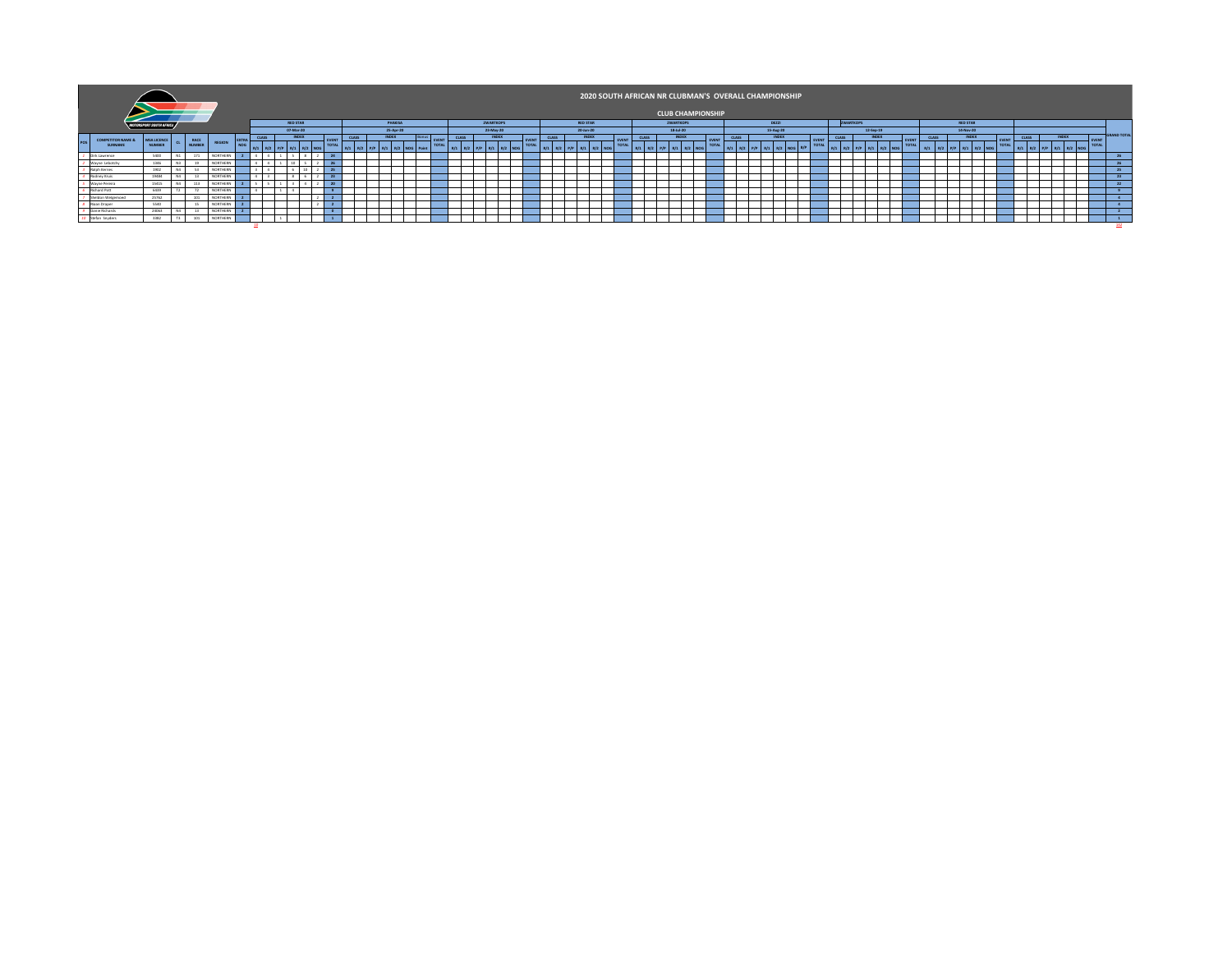|                |                                                |                                     |                              |               |                         |                         |                         |                |  |                  |  |                | 2020 SOUTH AFRICAN NORTHERN REGION CLUBMAN'S CLASS CHAMPIONSHIP                         |                  |                                       |              |  |                  |  |                |                                                             |                |                              |
|----------------|------------------------------------------------|-------------------------------------|------------------------------|---------------|-------------------------|-------------------------|-------------------------|----------------|--|------------------|--|----------------|-----------------------------------------------------------------------------------------|------------------|---------------------------------------|--------------|--|------------------|--|----------------|-------------------------------------------------------------|----------------|------------------------------|
|                | MOTORSPORT SOUTH AFRICA                        |                                     |                              |               |                         | <b>REDSTAR</b>          |                         | <b>PHAKISA</b> |  | <b>ZWARTKOPS</b> |  | <b>REDSTAR</b> |                                                                                         | <b>ZWARTKOPS</b> |                                       | <b>DEZZI</b> |  | <b>ZWARTKOPS</b> |  | <b>REDSTAR</b> |                                                             | <b>REDSTAR</b> |                              |
|                |                                                |                                     |                              |               |                         | 07-Mar-20               |                         | 25-Apr-20      |  | 23-May-20        |  | 20-Jun-20      |                                                                                         | 18-Jul-20        |                                       | 15-Aug-20    |  | 12-Sep-20        |  | 14-Nov-20      |                                                             | 17-Nov-20      | <b>GRAND</b><br><b>TOTAL</b> |
| POS            | <b>COMPETITOR NAME &amp;</b><br><b>SURNAME</b> | <b>MSA LICENCE</b><br><b>NUMBER</b> | <b>RACE</b><br><b>NUMBER</b> | <b>REGION</b> |                         |                         |                         |                |  |                  |  |                | $R/1   R/2   TOTAL   R/1   R/2   TOTAL   R/1   R/2   TOTAL   R/1   R/2   TOTAL   R/1  $ |                  | $R/2$   TOTAL   $R/1$   $R/2$   TOTAL |              |  |                  |  |                | $R/1$ $R/2$ $TOTAL$ $R/1$ $R/2$ $TOTAL$ $R/1$ $R/2$ $TOTAL$ |                |                              |
|                | T1                                             |                                     |                              |               |                         |                         |                         |                |  |                  |  |                |                                                                                         |                  |                                       |              |  |                  |  |                |                                                             |                |                              |
| $\mathbf{1}$   |                                                |                                     |                              |               |                         |                         |                         |                |  |                  |  |                |                                                                                         |                  |                                       |              |  |                  |  |                |                                                             |                | $\overline{\mathbf{0}}$      |
|                |                                                |                                     |                              |               | $\overline{0}$          |                         |                         |                |  |                  |  |                |                                                                                         |                  |                                       |              |  |                  |  |                |                                                             |                | Q                            |
|                | T2                                             |                                     |                              |               |                         |                         |                         |                |  |                  |  |                |                                                                                         |                  |                                       |              |  |                  |  |                |                                                             |                |                              |
|                | <b>Richard Pott</b>                            | 6439                                | 72                           | Northern      | 4                       |                         | $\boldsymbol{\Lambda}$  |                |  |                  |  |                |                                                                                         |                  |                                       |              |  |                  |  |                |                                                             |                | $\overline{4}$               |
|                |                                                |                                     |                              |               |                         |                         |                         |                |  |                  |  |                |                                                                                         |                  |                                       |              |  |                  |  |                |                                                             |                | $\Omega$                     |
|                | T3                                             |                                     |                              |               |                         |                         |                         |                |  |                  |  |                |                                                                                         |                  |                                       |              |  |                  |  |                |                                                             |                |                              |
|                | <b>Stefan Snyders</b>                          | 3382                                | 101                          | Northern      |                         | DNR DNR                 | $\overline{\mathbf{0}}$ |                |  |                  |  |                |                                                                                         |                  |                                       |              |  |                  |  |                |                                                             |                | $\mathbf{0}$                 |
|                |                                                |                                     |                              |               |                         |                         |                         |                |  |                  |  |                |                                                                                         |                  |                                       |              |  |                  |  |                |                                                             |                |                              |
|                | N1                                             |                                     |                              |               |                         |                         |                         |                |  |                  |  |                |                                                                                         |                  |                                       |              |  |                  |  |                |                                                             |                |                              |
|                | Dirk Lawrence                                  | 5400                                | 171                          | Northern      | $\overline{4}$          | $\overline{4}$          | 8                       |                |  |                  |  |                |                                                                                         |                  |                                       |              |  |                  |  |                |                                                             |                | 8 <sup>°</sup>               |
|                |                                                |                                     |                              |               |                         |                         |                         |                |  |                  |  |                |                                                                                         |                  |                                       |              |  |                  |  |                |                                                             |                | $\Omega$                     |
|                | N2                                             |                                     |                              |               |                         |                         |                         |                |  |                  |  |                |                                                                                         |                  |                                       |              |  |                  |  |                |                                                             |                |                              |
|                |                                                |                                     |                              |               |                         |                         |                         |                |  |                  |  |                |                                                                                         |                  |                                       |              |  |                  |  |                |                                                             |                | $\mathbf{0}$                 |
|                |                                                |                                     |                              |               | Q                       |                         |                         |                |  |                  |  |                |                                                                                         |                  |                                       |              |  |                  |  |                |                                                             |                | $\overline{\mathbf{Q}}$      |
|                | N3                                             |                                     |                              |               |                         |                         |                         |                |  |                  |  |                |                                                                                         |                  |                                       |              |  |                  |  |                |                                                             |                |                              |
|                | <b>Wayne Lebotchy</b>                          | 1346                                | 19                           | Northern      | $\overline{4}$          | $\overline{4}$          | 8                       |                |  |                  |  |                |                                                                                         |                  |                                       |              |  |                  |  |                |                                                             |                | 8 <sup>°</sup>               |
|                |                                                |                                     |                              |               |                         |                         |                         |                |  |                  |  |                |                                                                                         |                  |                                       |              |  |                  |  |                |                                                             |                | Q                            |
|                | N4                                             |                                     |                              |               |                         |                         |                         |                |  |                  |  |                |                                                                                         |                  |                                       |              |  |                  |  |                |                                                             |                |                              |
|                | Wayne Pereira                                  | 15415                               | 113                          | Northern      | $5\overline{)}$         | $5\overline{)}$         | 10                      |                |  |                  |  |                |                                                                                         |                  |                                       |              |  |                  |  |                |                                                             |                | <b>10</b>                    |
| $\overline{2}$ | Rodney Kruis                                   | 19484                               | 42                           | Northern      | 4                       | $\overline{\mathbf{3}}$ | $\overline{7}$          |                |  |                  |  |                |                                                                                         |                  |                                       |              |  |                  |  |                |                                                             |                | $\overline{\mathbf{z}}$      |
| 3              | Ralph Kernes                                   | 1902                                | 53                           | Northern      | $\overline{\mathbf{3}}$ | $\overline{4}$          | $\overline{7}$          |                |  |                  |  |                |                                                                                         |                  |                                       |              |  |                  |  |                |                                                             |                | $\overline{\mathbf{z}}$      |
| $\overline{4}$ | Danie Richards                                 | 24063                               | 13                           | Northern      | dnr                     | dnr                     | $\overline{0}$          |                |  |                  |  |                |                                                                                         |                  |                                       |              |  |                  |  |                |                                                             |                | $\mathbf{0}$                 |
|                |                                                |                                     |                              |               |                         |                         |                         |                |  |                  |  |                |                                                                                         |                  |                                       |              |  |                  |  |                |                                                             |                |                              |